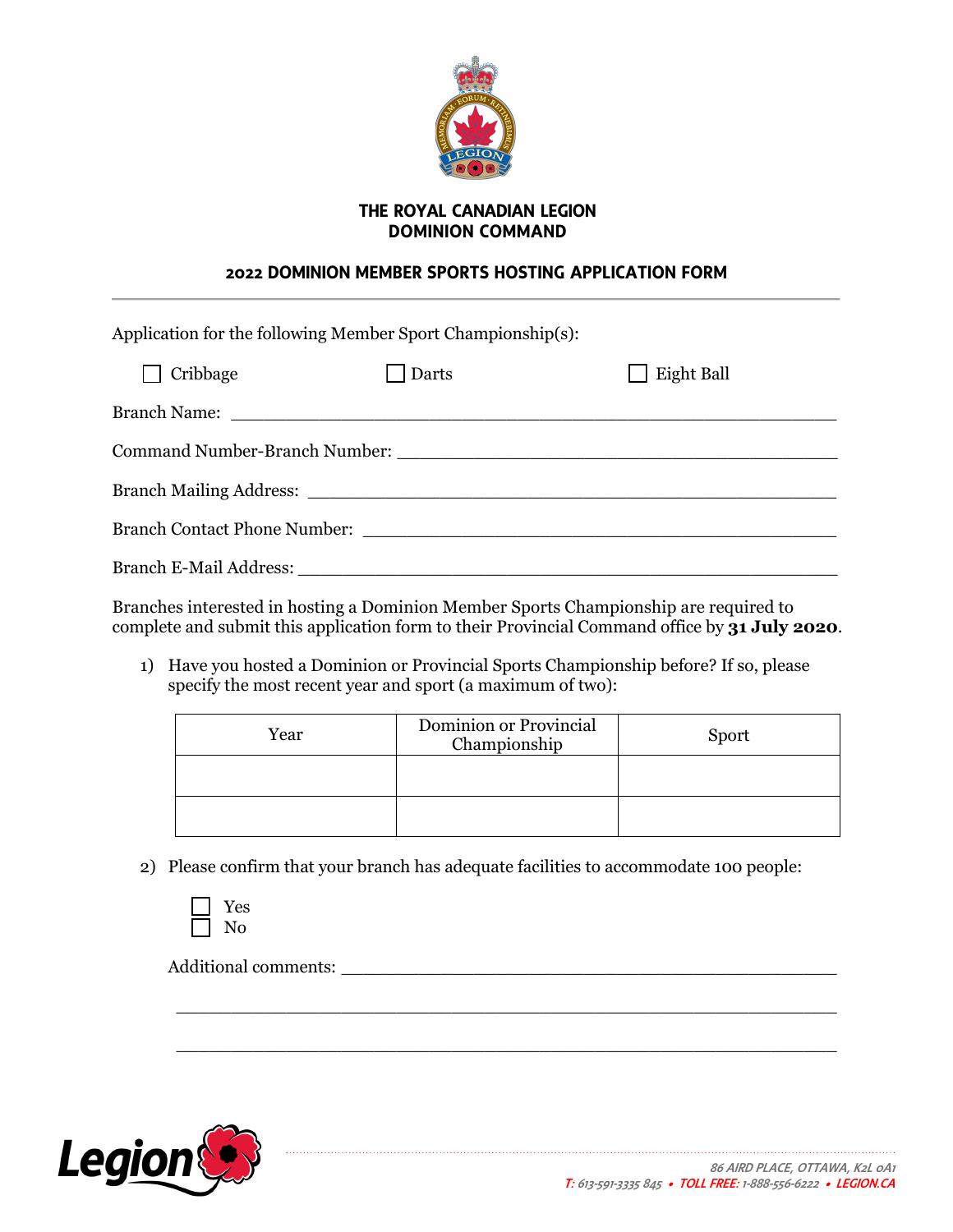

3) Please provide a general description of your Branch facilities and Branch membership as it applies to the championship applied for:

 $\overline{a_1}$  ,  $\overline{a_2}$  ,  $\overline{a_3}$  ,  $\overline{a_4}$  ,  $\overline{a_5}$  ,  $\overline{a_6}$  ,  $\overline{a_7}$  ,  $\overline{a_8}$  ,  $\overline{a_9}$  ,  $\overline{a_9}$  ,  $\overline{a_9}$  ,  $\overline{a_9}$  ,  $\overline{a_9}$  ,  $\overline{a_9}$  ,  $\overline{a_9}$  ,  $\overline{a_9}$  ,  $\overline{a_9}$  ,

 $\overline{\phantom{a}}$  , and the contract of the contract of the contract of the contract of the contract of the contract of the contract of the contract of the contract of the contract of the contract of the contract of the contrac

 $\overline{a_1}$  ,  $\overline{a_2}$  ,  $\overline{a_3}$  ,  $\overline{a_4}$  ,  $\overline{a_5}$  ,  $\overline{a_6}$  ,  $\overline{a_7}$  ,  $\overline{a_8}$  ,  $\overline{a_9}$  ,  $\overline{a_9}$  ,  $\overline{a_9}$  ,  $\overline{a_9}$  ,  $\overline{a_9}$  ,  $\overline{a_9}$  ,  $\overline{a_9}$  ,  $\overline{a_9}$  ,  $\overline{a_9}$  ,

- 4) If you are applying for Eight-Ball please describe the following:
	- Number of tables at your Branch: \_\_\_\_\_\_\_\_\_
	- Size of tables: Table 1:  $\qquad \qquad$  Table 2:  $\qquad \qquad$  Table 3:  $\qquad \qquad$
	- Additional comments:
- 5) If you are applying for Darts please describe the following:
	- Number of dart boards at your Branch: \_\_\_\_\_\_\_\_\_
	- Additional comments:

## 6) Transportation:

- Name of national airport:\_\_\_\_\_\_\_\_\_\_\_\_\_\_\_\_\_\_\_\_\_\_\_\_\_\_\_\_\_\_\_\_\_\_\_\_\_\_
- Distance from the Branch to national airport: \_\_\_\_\_\_\_\_\_ kms
- Describe your transportation plans to include:
	- i. Transport of competitors to and from the national airport:
	- ii. Transport of competitors between the Branch and accommodations:

\_\_\_\_\_\_\_\_\_\_\_\_\_\_\_\_\_\_\_\_\_\_\_\_\_\_\_\_\_\_\_\_\_\_\_\_\_\_\_\_\_\_\_\_\_\_\_\_\_\_

\_\_\_\_\_\_\_\_\_\_\_\_\_\_\_\_\_\_\_\_\_\_\_\_\_\_\_\_\_\_\_\_\_\_\_\_\_\_\_\_\_\_\_\_\_\_\_\_\_\_

\_\_\_\_\_\_\_\_\_\_\_\_\_\_\_\_\_\_\_\_\_\_\_\_\_\_\_\_\_\_\_\_\_\_\_\_\_\_\_\_\_\_\_\_\_\_\_\_\_\_

\_\_\_\_\_\_\_\_\_\_\_\_\_\_\_\_\_\_\_\_\_\_\_\_\_\_\_\_\_\_\_\_\_\_\_\_\_\_\_\_\_\_\_\_\_\_\_\_\_\_

Additional comments:  $\blacksquare$